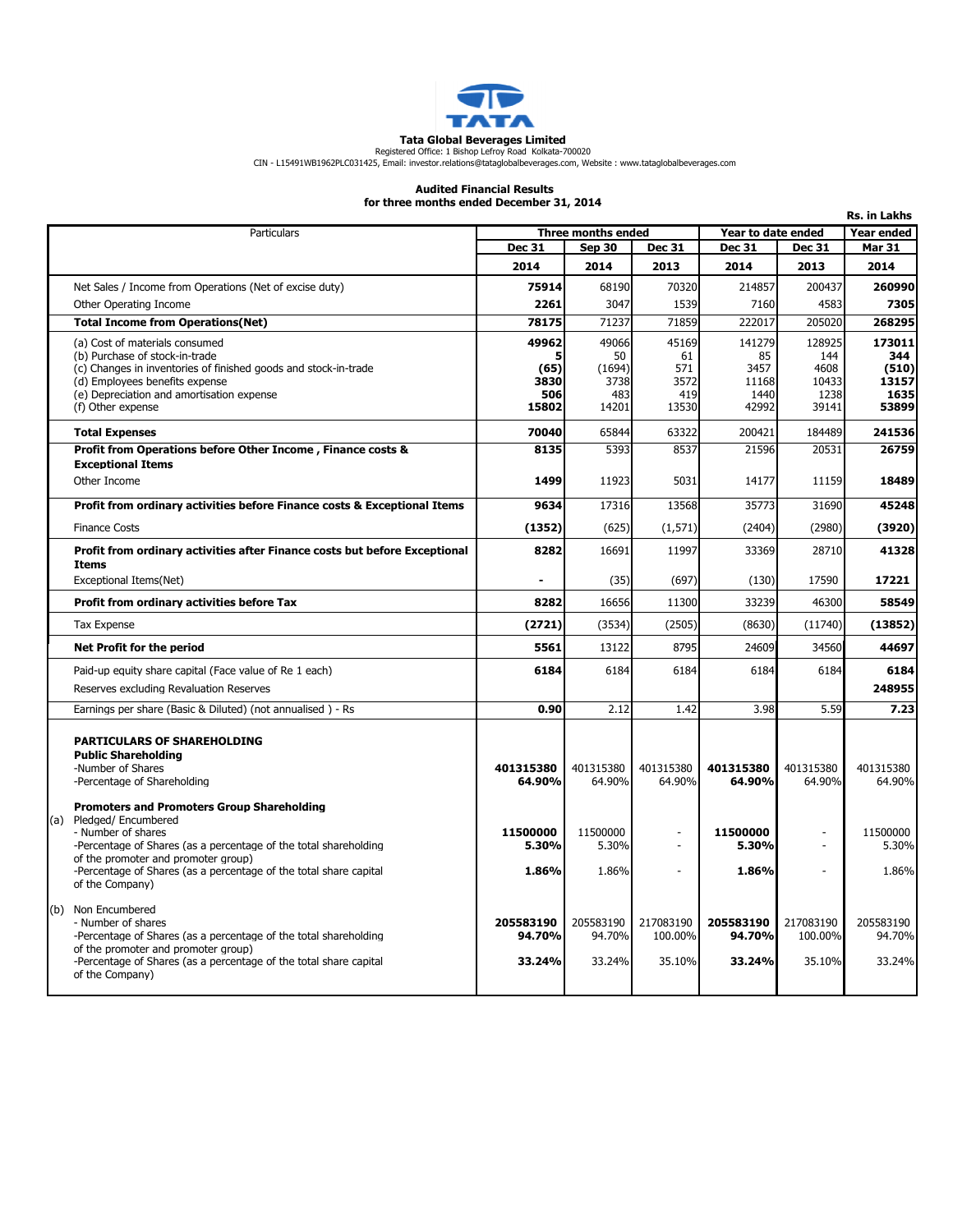## Notes:

- 1. For the quarter, Income from operations at Rs 782 crores increased by 9% over corresponding quarter of previous year driven by higher volume and value realisations in the branded tea operations. Profit from Operations at Rs 81 crores is marginally lower than corresponding quarter of the previous year due to higher spends behind brands in the current quarter. Profit after tax at Rs 56 crores is lower as compared to the corresponding quarter of previous year due to lower dividends, as bulk of the dividends were received in the previous quarter.
- 2. Earnings Per Share (EPS) (basic and diluted) and EPS, net of exceptional items (basic and diluted) for the three months and the year to date ended are given below:

|                               | Three months ended |        | Year to date  |               | Year          |               |
|-------------------------------|--------------------|--------|---------------|---------------|---------------|---------------|
|                               |                    |        |               | ended         | ended         |               |
|                               | <b>Dec 31</b>      | Sep 30 | <b>Dec 31</b> | <b>Dec 31</b> | <b>Dec 31</b> | <b>Mar 31</b> |
|                               | 2014               | 2014   | 2013          | 2014          | 2013          | 2014          |
| Earnings Per Share $-$ Rs $*$ | 0.90               | 2.12   | 1.42          | 3.98          | 5.59          | 7.23          |
| Earnings Per Share $-$ Rs*    | 0.90               | 2.13   | 1.50          | 3.99          | 3.42          | 5.07          |
| (excluding<br>impact<br>οf    |                    |        |               |               |               |               |
| exceptional items)            |                    |        |               |               |               |               |

\*Not annualized for three months ended and year to date ended.

EPS for the current quarter is lower compared to the corresponding quarter of previous year due to higher dividend income in previous year.

- 3. During the year, the Company has with effect from  $1<sup>st</sup>$  April 2014, adopted estimated useful life of fixed assets as stipulated by Schedule II to the Companies Act 2013 or re-assessed useful life based on technical evaluation. The consequential impact (after considering the transition provision specified in Part C of Schedule II of Companies Act, 2013) on the depreciation charged and on the results for the quarter and year to date is not material.
- 4. The Board of Directors of the Company in its meeting held on November 12, 2013 had approved the scheme of merger of its subsidiary, Mount Everest Mineral Water Limited (MEMWL), with the Company in terms of a scheme of amalgamation under Section 391-394 and other applicable provisions of the Companies Act, 1956. The necessary approvals from the Stock exchanges and SEBI have been obtained. Further, the scheme was approved by the shareholders at the court convened meeting held on June 4, 2014 and also by non-promoter shareholders through postal ballot. The appointed date of the scheme is April 1, 2013. The scheme would be effective on the receipt of necessary approvals and completion of formalities as laid down thereunder. Accordingly, the operating results of MEMWL would be reflected by the Company from the appointed date of April 1, 2013 after the scheme becomes effective post obtaining all the requisite approvals. In terms of the scheme, till such date the scheme becomes effective, the merging entity's business operations are being carried out in trust on behalf of the Company.
- 5. As the Company's activity falls within a single business segment, viz "Buying / Blending and Sale of tea in bulk and value added form" the disclosure requirements of Accounting Standard (AS-17) on "Segment Reporting" notified by the Companies (Accounting Standard) Rules 2006, are not applicable.